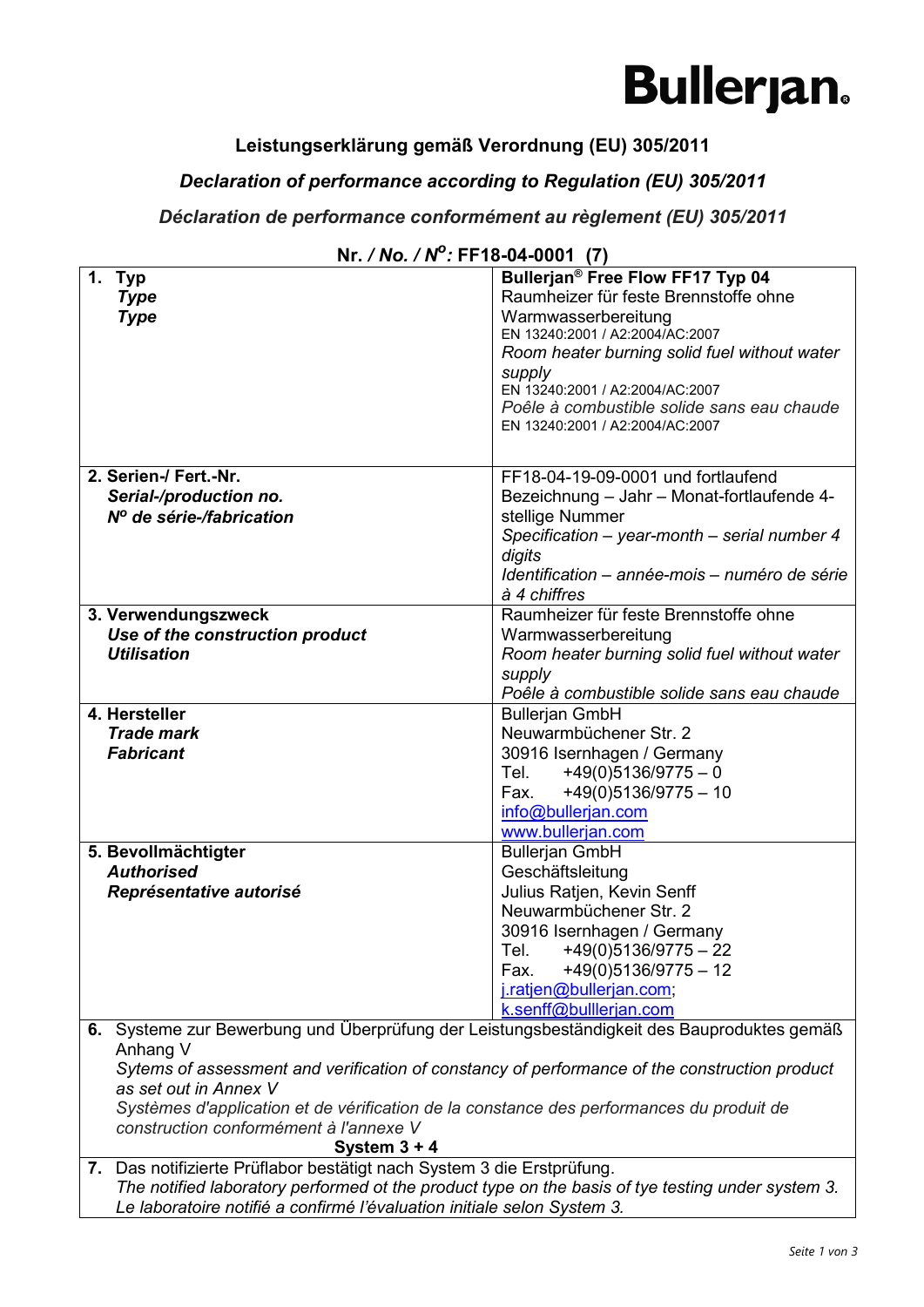# **Bullerjan.**

| <b>Benannte Stelle</b>                                                         | Rhein-Rhr                                                        |
|--------------------------------------------------------------------------------|------------------------------------------------------------------|
| <b>Notified body</b>                                                           | Feuerstätten Prüfstgelle                                         |
| Bureau de vérification accrédité                                               | Im Lipperfeld 34 b                                               |
|                                                                                | D-86047 Oberhausen                                               |
|                                                                                |                                                                  |
| Prüflabor Nr. / Notified body no.                                              |                                                                  |
| Nº du laboratoire accrédité                                                    | 1625                                                             |
| Prüfbericht Nr. / Test report no.                                              | RRF-40-19 5236                                                   |
| N <sup>o</sup> du rapport d'essai                                              |                                                                  |
| Prüfberichtsdatum / Date of the test report                                    | 08.08.2019                                                       |
| Date du rapport d'essai                                                        |                                                                  |
| Leistungserklärung / Declared performance / Déclaration de performance<br>8.   |                                                                  |
| Harmonisierte technische Spezifikationen                                       |                                                                  |
| Harmonized technical specification                                             | EN 13240:2001 / A2:2004/AC:2007                                  |
| Spécifications techniques harmonisées                                          |                                                                  |
| Wesentliche Merkmale / Essential                                               | Leistung                                                         |
| characteristics / Caractéristiques essentiels                                  | Performance / Performance                                        |
| Brandsicherheit / Fire safety / Sécurité incendie                              |                                                                  |
| Brandverhalten / Reaction to fire/ Réaction au feu                             | A <sub>1</sub>                                                   |
| Abstand zu brennbaren Materialien                                              | Mindestabstand in cm:                                            |
|                                                                                | Minimum distances in cm:                                         |
| Safetey distance to combustible material                                       | La distance minimale en cm:                                      |
|                                                                                | 75 cm<br>Hinten / Rear / Arrière<br>$=$                          |
| Distance de sécurité aux matériaux                                             | 65 cm<br>Seiten neben dem Ofen /<br>$=$                          |
| combustibles                                                                   | Sides beside the stove/                                          |
|                                                                                | Côtés à côté du poêle<br>Vorne ab Sichtscheibe/<br>140 cm<br>$=$ |
|                                                                                | Front from viewing glass/                                        |
|                                                                                | Avant à partir de la vitre                                       |
|                                                                                |                                                                  |
|                                                                                |                                                                  |
| Brandgefahr durch Herausfallen von                                             | Erfüllt                                                          |
| brennendem Brennstoff                                                          |                                                                  |
| Risk of burning fuel falling out                                               | Pass                                                             |
| Risque d'incendie dû à la chute de la                                          |                                                                  |
| combustion de carburant                                                        | <b>Satisfait</b>                                                 |
| Emission aus Verbrennungsprodukten                                             | <b>30 kW</b>                                                     |
| <b>Emission of combustion products</b>                                         |                                                                  |
| Emission des produits de combustion                                            | 1125 mg/m <sup>3</sup>                                           |
| CO bezogen auf 13 % O <sub>2</sub> =                                           | 0,09%                                                            |
| Oberflächentemperatur / Surface                                                | Erfüllt / Pass                                                   |
| temperature / Température de surface                                           | <b>Satisfait</b>                                                 |
| Elektrische Sicherheit / Electrical safety/                                    | Erfüllt / Pass                                                   |
| Sécurité électrique                                                            | <b>Satisfait</b><br>Erfüllt / Pass / Satisfait                   |
| Reinigbarkeit / Cleanability / Nettoyabilité<br>Maximaler Wasser-Betriebsdruck |                                                                  |
| Max. water operating pressure                                                  | - bar                                                            |
| Pression maximale de service de l'eau                                          |                                                                  |
|                                                                                |                                                                  |
| Abgastemperatur bei Nennwärmeleistung                                          |                                                                  |
| Flue gas temperature at nominal heat output                                    |                                                                  |
| Température des gaz de combustion à la                                         | am Stutzen 229°C                                                 |
| puissance thermique nominale                                                   |                                                                  |